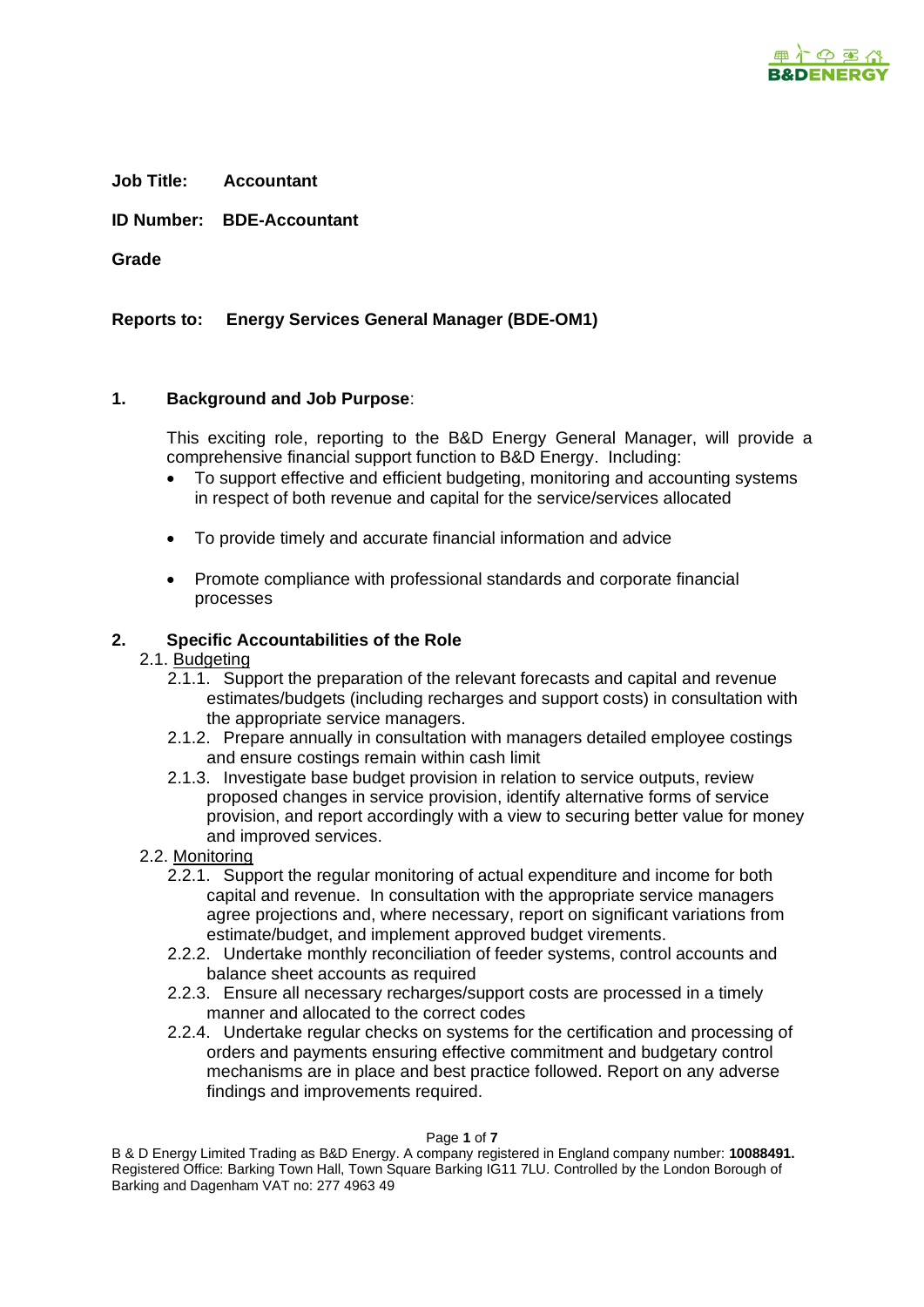

- 2.2.5. Undertake regular checks on systems for the identification, billing, accounting and recovery of income due to the department. Report on any adverse findings and improvements required.
- 2.2.6. Ensure effective management and appropriate accounting of grant expenditure and income
- 2.2.7. Devise and maintain new administrative processes and procedures as required.
- 2.3. Closure
	- 2.3.1. Prepare, and supervise the production of, Revenue Accounts, Trading Accounts, and Balance Sheets in accordance with agreed accounting practices and timescales, and liaise with external audit.
- 2.4. Advice
	- 2.4.1. Provide accurate and timely advice to the board of directors that advice is based on up to date knowledge of the relevant legislation, financial regulations and professional requirements
	- 2.4.2. Ensure an understanding and correct treatment of financial transactions for VAT and other relevant taxes
	- 2.4.3. Attend and present at the B&D Energy board meeting.
- 2.5. Other
	- 2.5.1. Ensure effective completion and review of all relevant statutory returns, statistics, benchmarking and grant claims submitted by or to the Council, and deal as necessary with Government departments and outside bodies in consultation with the appropriate service managers.
	- 2.5.2. Ensure appropriate accounting records are maintained and retained
	- 2.5.3. Ensure that the relevant financial decisions and adjustments are properly recorded and implemented.
	- 2.5.4. Promote compliance with professional standards and the Financial Framework within which the Department's service managers carry out their financial responsibilities.
	- 2.5.5. Monitor the financial management systems, processes and procedures operated by the department, evaluate the efficiency and effectiveness of operation
	- 2.5.6. Monitor the performance of services in relation to other authorities and organisations through the use of comparative statistics, and report accordingly.
	- 2.5.7. Undertake regular financial system reconciliations.

Page **2** of **7**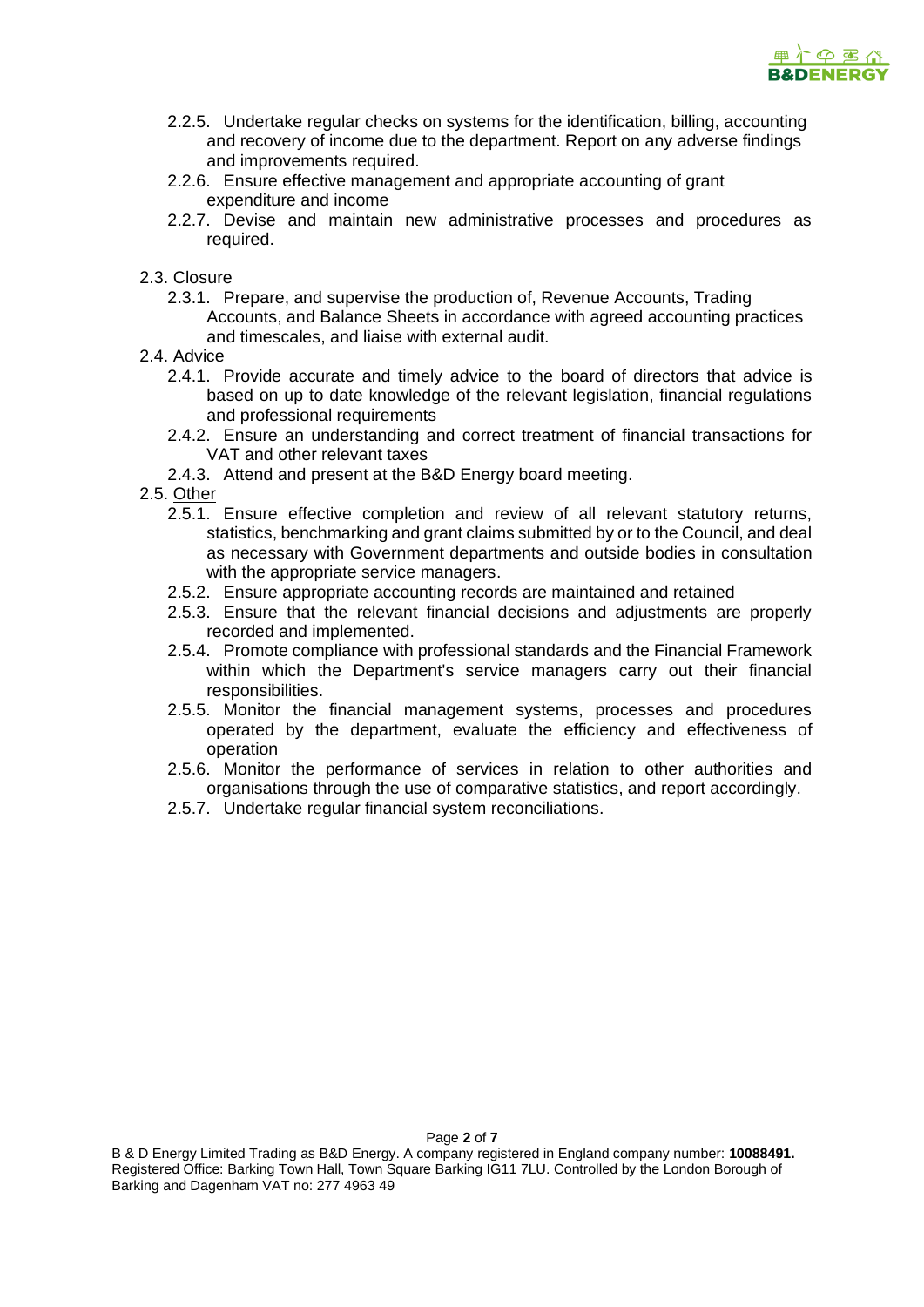

# **3. GENERAL CONDITIONS**

# **General Accountabilities and Responsibilities**

#### **Confidentiality**

The post holder will be expected to maintain the complete confidentiality of all material and information to which they have access and process.

#### **Data Protection**

The post holder must obtain, process and/or use information held on a computer in a fair and lawful way: to hold data only for the specified, registered purposes and to use or disclose data only to lawful persons or organisations as instructed.

#### **Corporate Governance**

The post holder must at all times act honestly and openly and comply with relevant corporate governance requirements, company law, employment legislation, standards of business conduct, codes of openness and accountability and other statutory requirements.

# **Equal Opportunities**

To ensure that all duties of this post are carried out so that they conform to good equal opportunities practice in line with the organisation's Equality & Diversity related policies. The post holder should ensure their actions support equality and diversity at all times and adhere to the legal requirements of the Equality Act 2010 and all other Equalities legislation as it is enacted.

#### **Health & Safety**

Under the Health & Safety at Work Act (1974), it is the responsibility of individual employees at every level to take care of their own health and safety and that of others who may be affected by their acts at work. This includes co-operating with the organisation and colleagues in complying with health and safety obligations to maintain a safe environment and particularly by reporting promptly any defects, risks, or potential hazards.

This job description is not meant to be exhaustive. It describes the main duties and responsibilities of the post. It may be subject to change in light of developing organisational and service needs and wherever possible change will follow consultation with the post holder.

# **3. Expected Experience and Qualifications**

CCAB Qualified Accountant, working in line with the International Accounting Standards.

You will be expected to attend further training courses as necessary.

Page **3** of **7**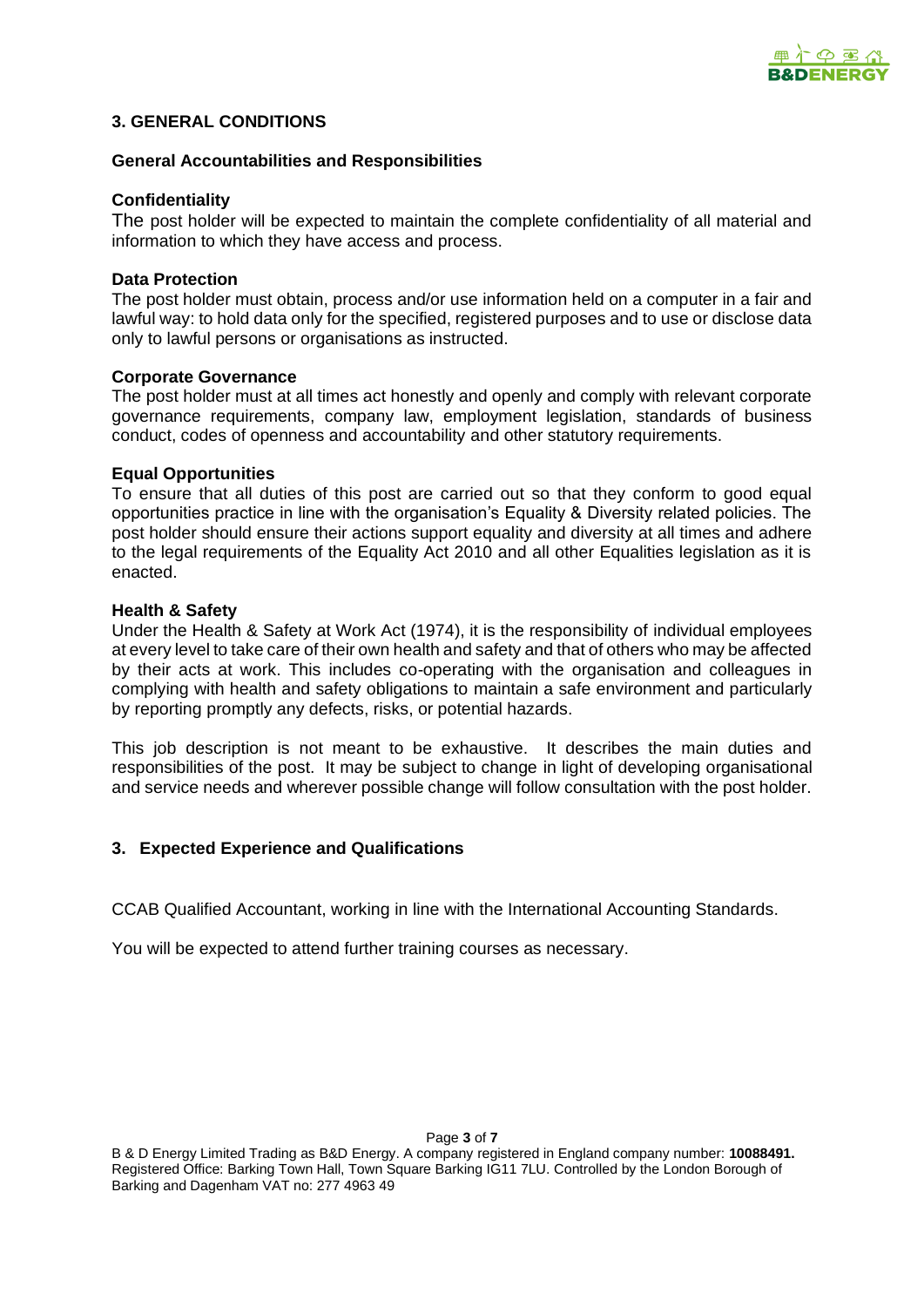

| Job Description Agreement |  |
|---------------------------|--|
|                           |  |
|                           |  |
|                           |  |

*Last reviewed: Evaluation No*

B & D Energy Limited Trading as B&D Energy. A company registered in England company number: **10088491.** Registered Office: Barking Town Hall, Town Square Barking IG11 7LU. Controlled by the London Borough of Barking and Dagenham VAT no: 277 4963 49

Page **4** of **7**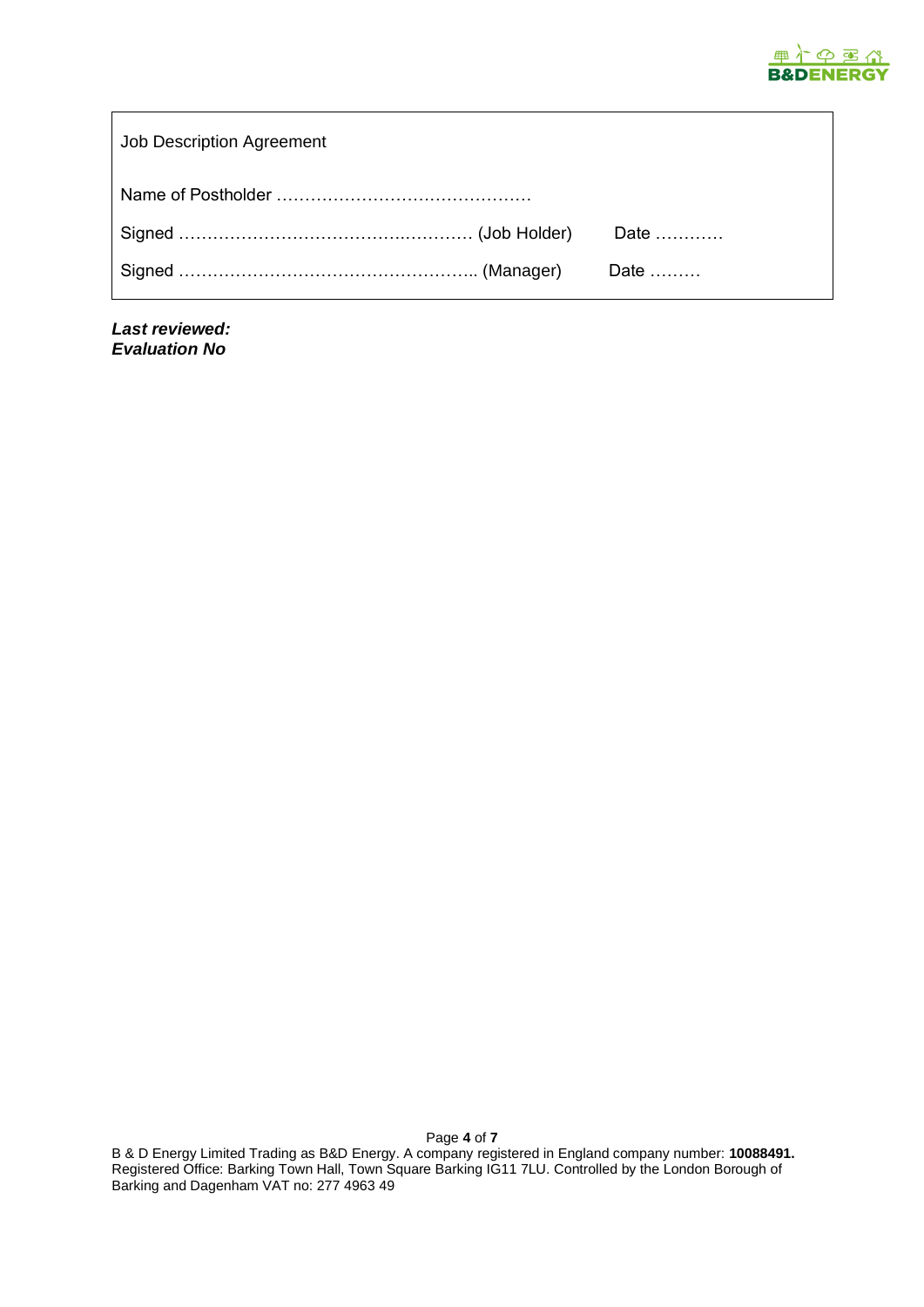# **Person Specification**

**B&DENERGY** 

| <b>Post Title</b>           | Accountant   | Grade                                  | TBC |
|-----------------------------|--------------|----------------------------------------|-----|
| Section,<br><b>Division</b> | B & D Energy | Date of Person<br><b>Specification</b> |     |

|                                                                                 | <b>Job Requirements</b>                                                                                                                               | <b>Es</b><br>sen<br>tial<br>Crit<br>eri<br>a | <b>Meth</b><br>od of<br>Asse<br>ssme<br>nt | <b>Job Requirements</b>                                                |                                                                                                                                                                                                                                           | Es<br>sen<br>tial<br>Crit<br>eri<br>a | <b>Meth</b><br>od of<br><b>Asse</b><br>ssme<br>nt |
|---------------------------------------------------------------------------------|-------------------------------------------------------------------------------------------------------------------------------------------------------|----------------------------------------------|--------------------------------------------|------------------------------------------------------------------------|-------------------------------------------------------------------------------------------------------------------------------------------------------------------------------------------------------------------------------------------|---------------------------------------|---------------------------------------------------|
| <b>Educatio</b><br>n,<br><b>Training</b><br>and<br>Qualifica<br>tions           | <b>CCAB Qualified</b><br>Accountant,<br>working to the<br>International<br>Accounting<br>Standards.<br>Ongoing                                        | E<br>E                                       | AF <sub>1</sub><br>I                       | <b>Knowle</b><br>dge,<br><b>Skills</b><br>and<br><b>Experie</b><br>nce | Preparation of<br>financial<br>reports and<br>provision of<br>financial advice<br>and information<br>Preparation of<br>forecasts and<br>estimates<br>Closure of<br>accounts and<br>completion of<br>financial<br>returns<br>Experience of | E<br>E                                | AF2/1<br>AF3/1                                    |
|                                                                                 | commitment to<br>continuous<br>Improvement.                                                                                                           |                                              |                                            |                                                                        | working in a<br>small<br>company.                                                                                                                                                                                                         |                                       |                                                   |
| <b>Commun</b><br>ication,<br><b>Contacts</b><br>and<br><b>Relation</b><br>ships | Good<br>communication both<br>oral and written<br>Good customer<br>care skills<br>Ability to provide<br>financial support to<br>non-financial clients | E                                            | T                                          | <b>Equaliti</b><br>es and<br><b>Diversit</b><br>У                      | Positive<br>attitude to<br>diversity<br>incorporating<br>commitment in<br>relationships<br>and work tasks                                                                                                                                 | E                                     | ı                                                 |
|                                                                                 | Ability to implement<br>policies &<br>procedures & solve<br>problems with<br>minimal supervision<br>Amicable<br>disposition and                       | E                                            | I                                          |                                                                        |                                                                                                                                                                                                                                           |                                       |                                                   |

Page **5** of **7**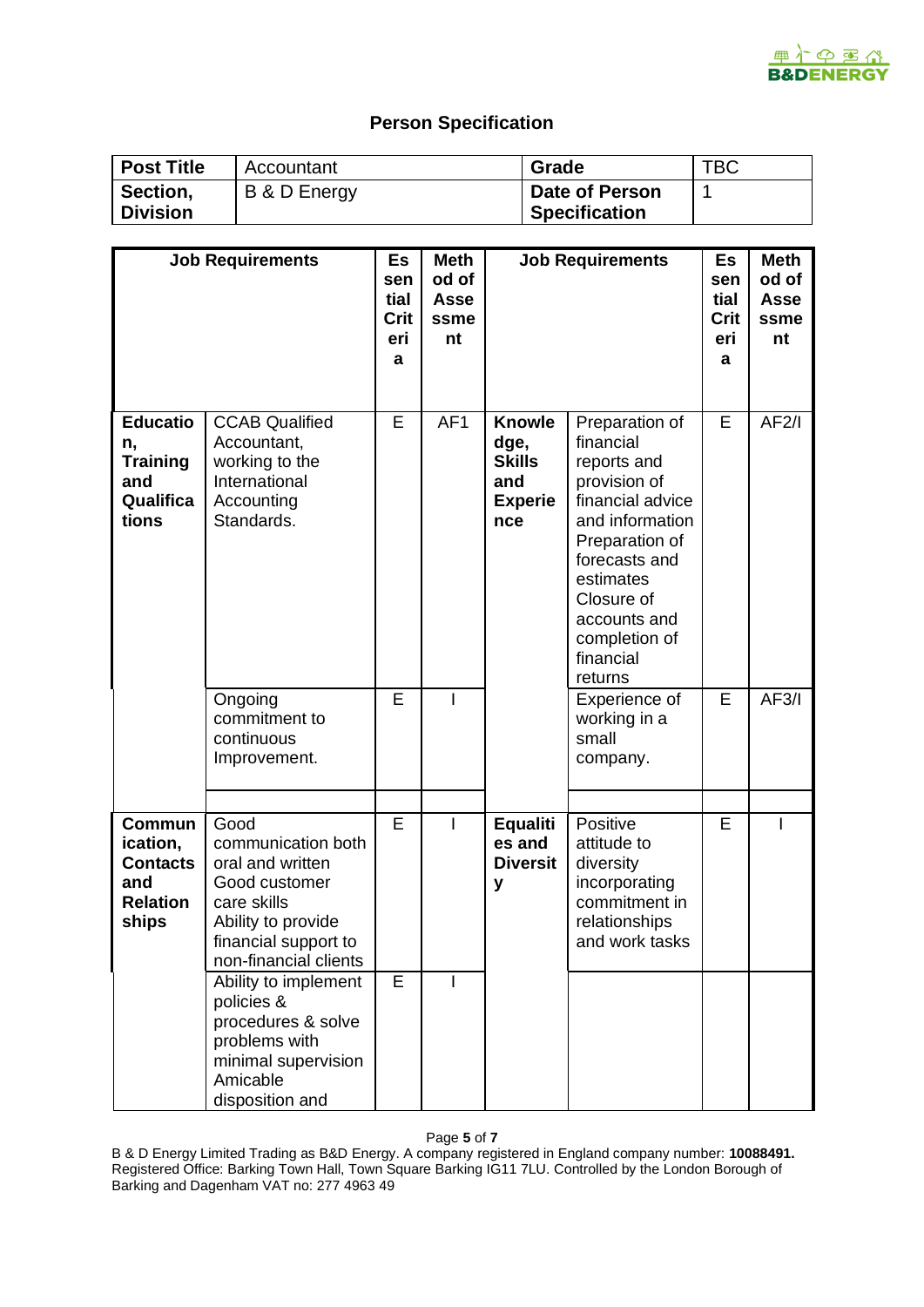

|                                                                       | ability to work under<br>pressure/to tight<br>deadlines                                                                           |   |                                |                                                                                           |                                                                           |   |       |
|-----------------------------------------------------------------------|-----------------------------------------------------------------------------------------------------------------------------------|---|--------------------------------|-------------------------------------------------------------------------------------------|---------------------------------------------------------------------------|---|-------|
|                                                                       |                                                                                                                                   |   |                                |                                                                                           |                                                                           |   |       |
| <b>Creativit</b><br>y and<br>Innovati<br>on                           | Be capable of<br>rapidly grasping<br>concepts and<br>presenting ideas                                                             | E | AF5/1                          | <b>Resour</b><br>ces,<br>data<br>protecti<br>on and<br>informa<br>tion<br>govern<br>ance. |                                                                           |   |       |
| <b>Supervis</b><br>ion /<br><b>Manage</b><br>ment of<br><b>People</b> |                                                                                                                                   |   |                                | <b>Work</b><br>Deman<br>ds and<br><b>Decisio</b><br>ns                                    | Ability to<br>organise and<br>prioritise your<br>own time and<br>schedule | E | AF6/I |
| <b>Drive</b><br><b>Values</b>                                         | <b>Deliver</b><br>Accepts responsibility<br>for own work, and<br>keeps others advised<br>of progress.                             |   | AFV1<br>$\sqrt{ }$             |                                                                                           |                                                                           |   |       |
|                                                                       | Respond<br><b>Collects and makes</b><br>use of feedback to<br>develop and<br>improve services.                                    |   | AFV <sub>2</sub><br>$\sqrt{ }$ |                                                                                           |                                                                           |   |       |
|                                                                       | <b>Inspire</b><br>I take pride in my<br>work and represent<br>my organisation in a<br>positive way                                | E | L                              |                                                                                           |                                                                           |   |       |
|                                                                       | <b>Value</b><br>I understand my<br>contribution and the<br>part my role plays<br>to meet the<br>objectives of my<br>organisation. | E |                                |                                                                                           |                                                                           |   |       |
|                                                                       | <b>Engage</b><br>Works with others<br>to ensure that<br>projects and tasks<br>are completed.                                      | E | AFV3<br>$\sqrt{ }$             |                                                                                           |                                                                           |   |       |
| Any additional factors e.g. specialist "know how"                     |                                                                                                                                   |   |                                |                                                                                           |                                                                           |   |       |

Page **6** of **7**